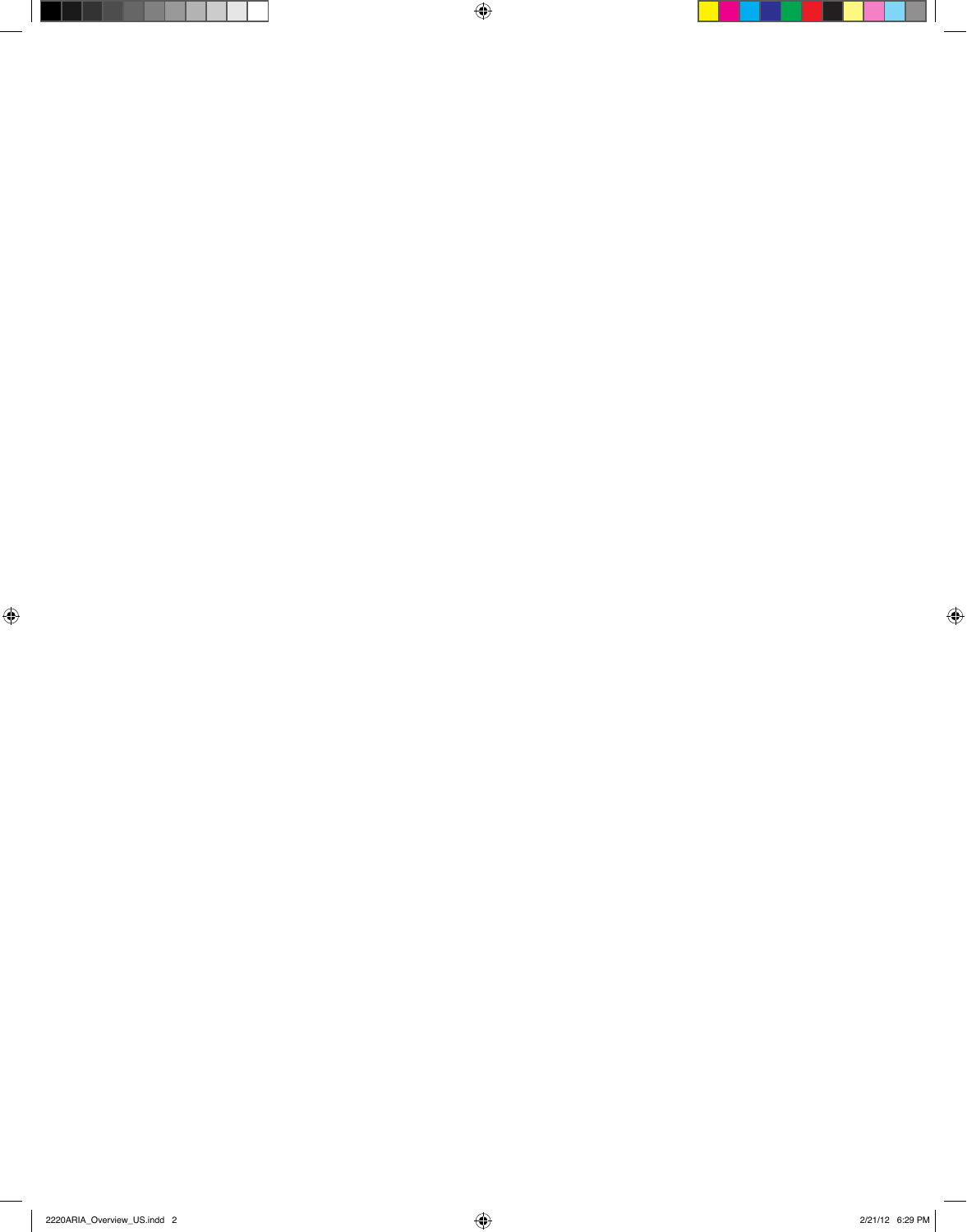#### Table of Contents

| Indication                     | 3     |
|--------------------------------|-------|
| <b>Adaptive Sizing</b>         | $4-5$ |
| Wedge Nose Design              | 6     |
| <b>Graft Volumes</b>           |       |
| <b>Efficient Fixation</b>      | 8     |
| Lordotic Height Descriptions   | 9     |
| Anatomical Height Descriptions | 10    |
| Visualization                  | 11    |

### Indications

The Stryker Spine AVS® ARIA™ PEEK Spacers are intervertebral body fusion devices indicated for use with autogenous bone graft in patients with degenerative disc disease (DDD) at one level or two contiguous levels from L<sub>2</sub> to S<sub>1</sub>.

DDD is defined as back pain of discogenic origin with degeneration of the disc confirmed by history and radiographic studies. The DDD patients may also have up to Grade I spondylolisthesis at the involved level(s). These patients should be skeletally mature and have six months of nonoperative therapy.

The AVS® ARIA™ PEEK Spacers are intended to be used with supplemental fixation systems that have been cleared for use in the lumbosacral spine.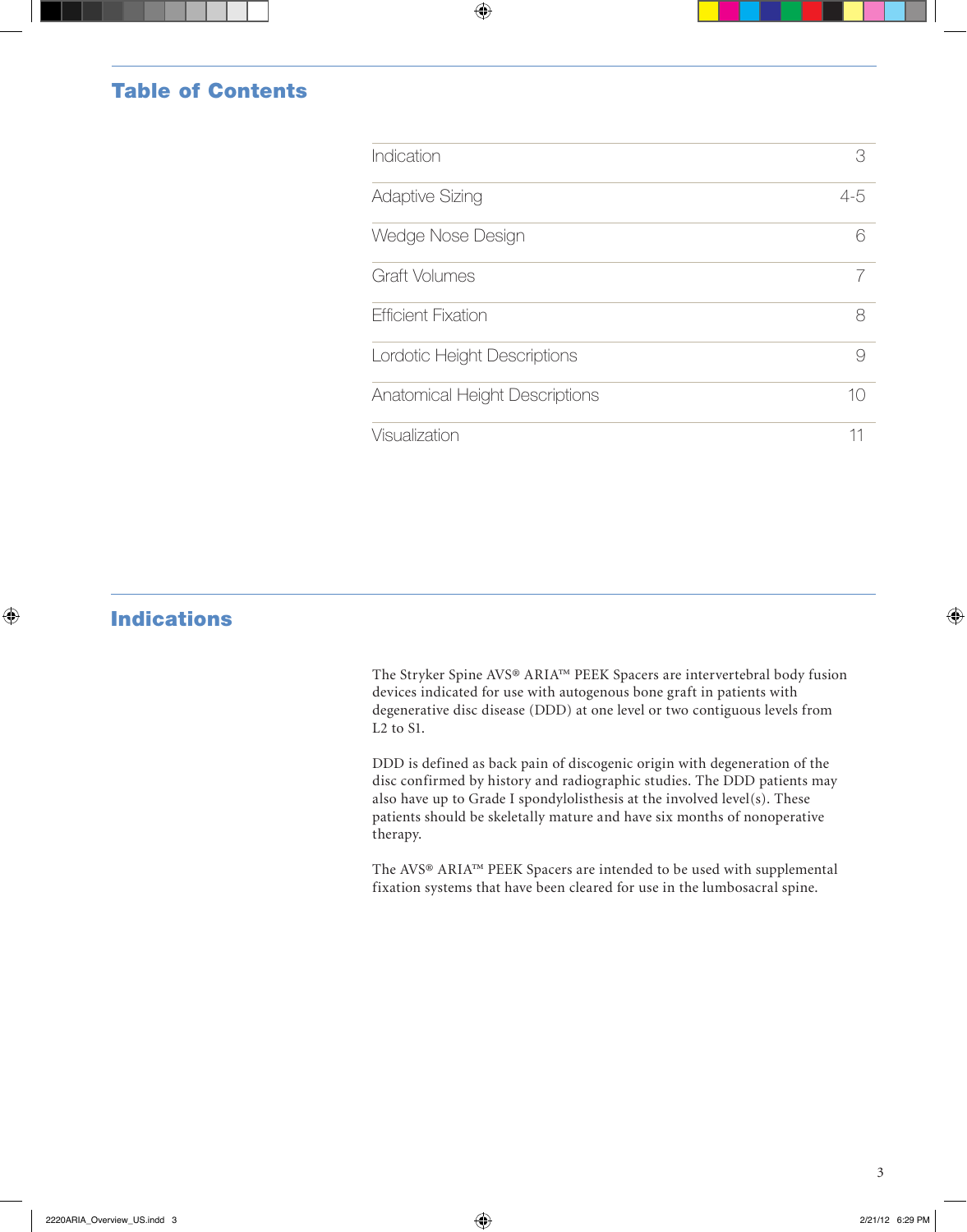# Adaptive Sizing

The various AVS® ARIA™ sizing options available are designed to enable more precise anatomic height and lordotic restoration in a variety of patient populations.



| 18mm Wide AVS® ARIA™ Implants |                                                     |                            |                                                     |  |  |
|-------------------------------|-----------------------------------------------------|----------------------------|-----------------------------------------------------|--|--|
| Reference<br><b>Number</b>    | Description<br>(Height x Length x Lordosis - Width) | Reference<br><b>Number</b> | Description<br>(Height x Length x Lordosis - Width) |  |  |
|                               | Lordosis - 0°                                       |                            | Lordosis - 8°                                       |  |  |
|                               | Length 40mm                                         |                            |                                                     |  |  |
| 48750008                      | $8x40x0°-18$                                        | 48751008                   | 8x40x8°-18                                          |  |  |
| 48750010                      | $10x40x0°-18$                                       | 48751010                   | $10x40x8°-18$                                       |  |  |
| 48750012                      | $12x40x0°-18$                                       | 48751012                   | $12x40x8°-18$                                       |  |  |
| 48750014                      | $14x40x0°-18$                                       | 48751014                   | $14x40x8°-18$                                       |  |  |
| 48750016                      | $16x40x0°-18$                                       | 48751016                   | $16x40x8°-18$                                       |  |  |
| 48750018                      | $18x40x0°-18$                                       | 48751018                   | $18x40x8°-18$                                       |  |  |
|                               | Length 45mm                                         |                            |                                                     |  |  |
| 48750108                      | $8x45x0°-18$                                        | 48751108                   | 8x45x8°-18                                          |  |  |
| 48750110                      | $10x45x0°-18$                                       | 48751110                   | $10x45x8° - 18$                                     |  |  |
| 48750112                      | $12x45x0°-18$                                       | 48751112                   | $12x45x8^{\circ} - 18$                              |  |  |
| 48750114                      | $14x45x0°-18$                                       | 48751114                   | $14x45x8°-18$                                       |  |  |
| 48750116                      | $16x45x0°-18$                                       | 48751116                   | $16x45x8°-18$                                       |  |  |
| 48750118                      | $18x45x0°-18$                                       | 48751118                   | 18x45x8°-18                                         |  |  |
|                               | Length 50mm                                         |                            |                                                     |  |  |
| 48750208                      | $8x50x0°-18$                                        | 48751208                   | $8x50x8^{\circ}-18$                                 |  |  |
| 48750210                      | $10x50x0°-18$                                       | 48751210                   | $10x50x8°-18$                                       |  |  |
| 48750212                      | $12x50x0°-18$                                       | 48751212                   | $12x50x8^{\circ}-18$                                |  |  |
| 48750214                      | $14x50x0°-18$                                       | 48751214                   | $14x50x8°-18$                                       |  |  |
| 48750216                      | $16x50x0°-18$                                       | 48751216                   | $16x50x8^{\circ}-18$                                |  |  |
| 48750218                      | $18x50x0°-18$                                       | 48751218                   | $18x50x8°-18$                                       |  |  |
|                               | Length 55mm                                         |                            |                                                     |  |  |
| 48750308                      | $8x55x0°-18$                                        | 48751308                   | $8x55x8^{\circ} - 18$                               |  |  |
| 48750310                      | $10x55x0°-18$                                       | 48751310                   | $10x55x8°-18$                                       |  |  |
| 48750312                      | $12x55x0°-18$                                       | 48751312                   | $12x55x8°-18$                                       |  |  |
| 48750314                      | $14x55x0°-18$                                       | 48751314                   | $14x55x8°-18$                                       |  |  |
| 48750316                      | $16x55x0^{\circ} - 18$                              | 48751316                   | $16x55x8^{\circ} - 18$                              |  |  |
| 48750318                      | $18x55x0°-18$                                       | 48751318                   | $18x55x8^{\circ} - 18$                              |  |  |
|                               | Length 60mm                                         |                            |                                                     |  |  |
| 48750408                      | $8x60x0°-18$                                        | 48751408                   | 8x60x8°-18                                          |  |  |
| 48750410                      | $10x60x0°-18$                                       | 48751410                   | $10x60x8°-18$                                       |  |  |
| 48750412                      | $12x60x0°-18$                                       | 48751412                   | $12x60x8°-18$                                       |  |  |
| 48750414                      | $14x60x0°-18$                                       | 48751414                   | $14x60x8° - 18$                                     |  |  |
| 48750416                      | $16x60x0°-18$                                       | 48751416                   | $16x60x8°-18$                                       |  |  |
| 48750418                      | $18x60x0°-18$                                       | 48751418                   | $18x60x8°-18$                                       |  |  |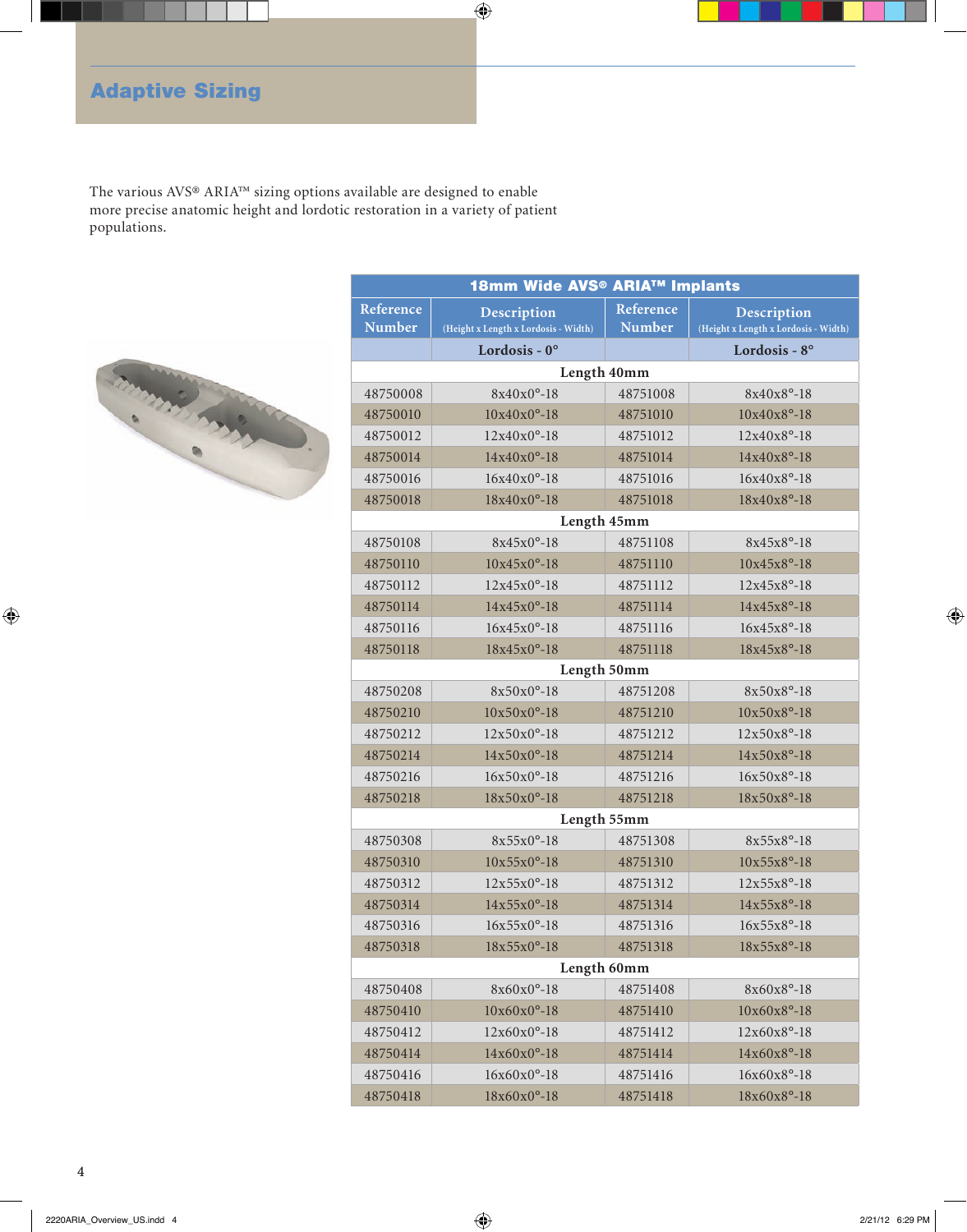# Adaptive Sizing



| 22mm Wide AVS® ARIA™ Implants |                                                     |                            |                                                     |  |  |
|-------------------------------|-----------------------------------------------------|----------------------------|-----------------------------------------------------|--|--|
| Reference<br><b>Number</b>    | Description<br>(Height x Length x Lordosis - Width) | Reference<br><b>Number</b> | Description<br>(Height x Length x Lordosis - Width) |  |  |
|                               | Lordosis - 0°                                       |                            | Lordosis - 8°                                       |  |  |
|                               | Length 40mm                                         |                            |                                                     |  |  |
| 48752008                      | 8x40x0°-22                                          | 48753008                   | 8x40x8°-22                                          |  |  |
| 48752010                      | $10x40x0^{\circ} - 22$                              | 48753010                   | $10x40x8°-22$                                       |  |  |
| 48752012                      | $12x40x0°-22$                                       | 48753012                   | $12x40x8^{\circ} - 22$                              |  |  |
| 48752014                      | $14x40x0°-22$                                       | 48753014                   | $14x40x8°-22$                                       |  |  |
| 48752016                      | $16x40x0°-22$                                       | 48753016                   | $16x40x8^{\circ} - 22$                              |  |  |
| 48752018                      | $18x40x0^{\circ} - 22$                              | 48753018                   | $18x40x8°-22$                                       |  |  |
|                               | Length 45mm                                         |                            |                                                     |  |  |
| 48752108                      | $8x45x0^{\circ} - 22$                               | 48753108                   | 8x45x8°-22                                          |  |  |
| 48752110                      | $10x45x0^{\circ} - 22$                              | 48753110                   | $10x45x8^{\circ}-22$                                |  |  |
| 48752112                      | $12x45x0^{\circ} - 22$                              | 48753112                   | 12x45x8°-22                                         |  |  |
| 48752114                      | $14x45x0°-22$                                       | 48753114                   | 14x45x8°-22                                         |  |  |
| 48752116                      | $16x45x0^{\circ} - 22$                              | 48753116                   | 16x45x8°-22                                         |  |  |
| 48752118                      | $18x45x0^{\circ} - 22$                              | 48753118                   | $18x45x8^{\circ} - 22$                              |  |  |
|                               | Length 50mm                                         |                            |                                                     |  |  |
| 48752208                      | $8x50x0^{\circ} - 22$                               | 48753208                   | $8x50x8^{\circ} - 22$                               |  |  |
| 48752210                      | $10x50x0°-22$                                       | 48753210                   | $10x50x8^{\circ}-22$                                |  |  |
| 48752212                      | $12x50x0°-22$                                       | 48753212                   | $12x50x8^{\circ} - 22$                              |  |  |
| 48752214                      | $14x50x0°-22$                                       | 48753214                   | $14x50x8°-22$                                       |  |  |
| 48752216                      | $16x50x0^{\circ} - 22$                              | 48753216                   | $16x50x8^{\circ}-22$                                |  |  |
| 48752218                      | $18x50x0°-22$                                       | 48753218                   | $18x50x8^{\circ} - 22$                              |  |  |
|                               |                                                     | Length 55mm                |                                                     |  |  |
| 48752308                      | $8x55x0^{\circ} - 22$                               | 48753308                   | $8x55x8^{\circ} - 22$                               |  |  |
| 48752310                      | $10x55x0^{\circ} - 22$                              | 48753310                   | $10x55x8^o-22$                                      |  |  |
| 48752312                      | $12x55x0^{\circ} - 22$                              | 48753312                   | $12x55x8^{\circ} - 22$                              |  |  |
| 48752314                      | $14x55x0°-22$                                       | 48753314                   | 14x55x8°-22                                         |  |  |
| 48752316                      | $16x55x0^{\circ} - 22$                              | 48753316                   | 16x55x8°-22                                         |  |  |
| 48752318                      | $18x55x0^{\circ} - 22$                              | 48753318                   | 18x55x8°-22                                         |  |  |
|                               | Length 60mm                                         |                            |                                                     |  |  |
| 48752408                      | 8x60x0°-22                                          | 48753408                   | 8x60x8°-22                                          |  |  |
| 48752410                      | $10x60x0°-22$                                       | 48753410                   | $10x60x8°-22$                                       |  |  |
| 48752412                      | $12x60x0°-22$                                       | 48753412                   | $12x60x8°-22$                                       |  |  |
| 48752414                      | $14x60x0°-22$                                       | 48753414                   | $14x60x8°-22$                                       |  |  |
| 48752416                      | $16x60x0°-22$                                       | 48753416                   | $16x60x8°-22$                                       |  |  |
| 48752418                      | $18x60x0^{\circ}-22$                                | 48753418                   | 18x60x8°-22                                         |  |  |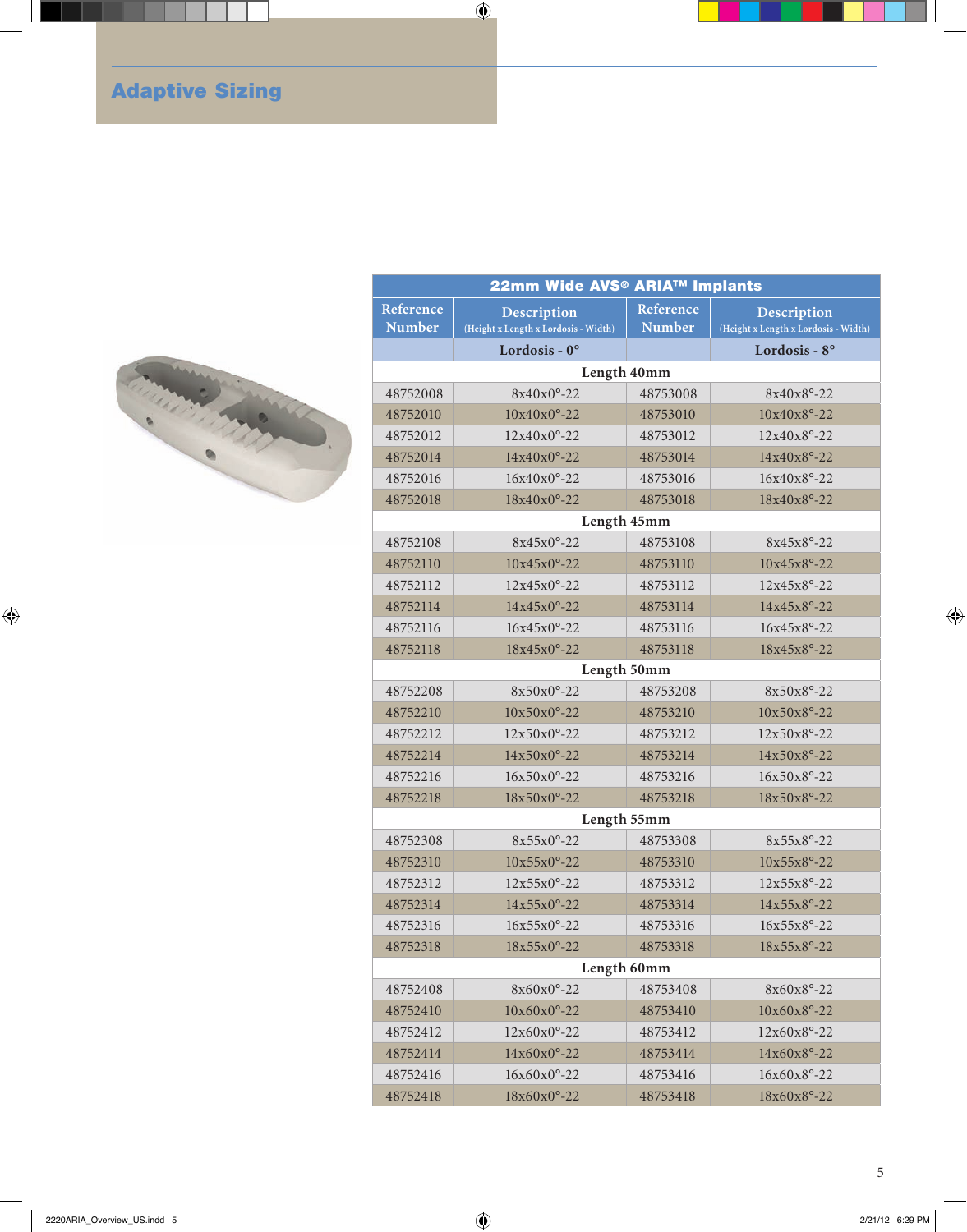# Wedge Nose Design

The ergonomically designed, unique wedge nose of the AVS® ARIA™ implant allows for **self distraction upon insertion**, which is designed to allow the implants to be inserted into small disc spaces. In addition, the ergonomic shape allows for safe navigation around neural tissues.



| <b>AVS<sup>®</sup> ARIA™ Wedge Nose Heights in</b><br><b>18mm Wide Implants</b> |                            |                            |                            |                            |                      |
|---------------------------------------------------------------------------------|----------------------------|----------------------------|----------------------------|----------------------------|----------------------|
| Implant<br>Height                                                               | 40 <sub>mm</sub><br>Length | 45 <sub>mm</sub><br>Length | 50 <sub>mm</sub><br>Length | 55 <sub>mm</sub><br>Length | 60mm<br>Length       |
|                                                                                 | 0° Lordotic<br>Angle       | 0° Lordotic<br>Angle       | 0° Lordotic<br>Angle       | 0° Lordotic<br>Angle       | 0° Lordotic<br>Angle |
| 8mm                                                                             | $5.2$ mm                   | 5.1mm                      | 5.0 <sub>mm</sub>          | $4.9$ mm                   | $4.8$ mm             |
| 10 <sub>mm</sub>                                                                | $7.1$ mm                   | 7.0 <sub>mm</sub>          | $6.9$ mm                   | 6.8mm                      | $6.7$ mm             |
| 12mm                                                                            | 7.3 <sub>mm</sub>          | 7.0 <sub>mm</sub>          | $6.9$ mm                   | 6.8mm                      | $6.7$ mm             |
| 14mm                                                                            | 9.2mm                      | 8.9 <sub>mm</sub>          | 8.6 <sub>mm</sub>          | 8.4 <sub>mm</sub>          | 8.2 <sub>mm</sub>    |
| 16mm                                                                            | 11.1mm                     | 10.8mm                     | $10.5$ mm                  | $10.3$ mm                  | $10.1$ mm            |
| 18mm                                                                            | 13.4mm                     | 13.1mm                     | $12.4$ mm                  | $10.8$ mm                  | $10.6$ mm            |
|                                                                                 | 8° Lordotic<br>Angle       | 8° Lordotic<br>Angle       | 8° Lordotic<br>Angle       | 8° Lordotic<br>Angle       | 8° Lordotic<br>Angle |
| 8mm                                                                             | 6.5 <sub>mm</sub>          | 6.5mm                      | 6.5mm                      | 6.5mm                      | 6.5mm                |
| 10 <sub>mm</sub>                                                                | 7.7 <sub>mm</sub>          | 7.7 <sub>mm</sub>          | 7.6 <sub>mm</sub>          | 7.6 <sub>mm</sub>          | 7.6 <sub>mm</sub>    |
| 12mm                                                                            | 8.2 <sub>mm</sub>          | 8.1mm                      | 8.0 <sub>mm</sub>          | 7.9 <sub>mm</sub>          | 7.8 <sub>mm</sub>    |
| 14mm                                                                            | $10.1$ mm                  | 10.0 <sub>mm</sub>         | $9.9$ mm                   | 9.8 <sub>mm</sub>          | 9.7 <sub>mm</sub>    |
| 16mm                                                                            | $12.0$ mm                  | 11.9mm                     | 11.8mm                     | 11.7mm                     | 11.6mm               |
| 18mm                                                                            | 14.0 <sub>mm</sub>         | 13.8mm                     | 13.7mm                     | 13.6mm                     | 13.5mm               |

| <b>AVS® ARIA™ Wedge Nose Heights in</b><br><b>22mm Wide Implants</b> |                            |                                  |                                  |                      |                                  |
|----------------------------------------------------------------------|----------------------------|----------------------------------|----------------------------------|----------------------|----------------------------------|
| Implant<br>Height                                                    | 40 <sub>mm</sub><br>Length | 45mm<br>Length                   | 50 <sub>mm</sub><br>Length       | 55mm<br>Length       | <b>60mm</b><br>Length            |
|                                                                      | 0° Lordotic<br>Angle       | 0° Lordotic<br>Angle             | 0° Lordotic<br>Angle             | 0° Lordotic<br>Angle | 0° Lordotic<br>Angle             |
| 8mm                                                                  | 5.8mm                      | 5.7 <sub>mm</sub>                | 5.6mm                            | 5.5mm                | 5.4mm                            |
| 10 <sub>mm</sub>                                                     | 7.6 <sub>m</sub>           | 7.5 <sub>mm</sub>                | 7.4 <sub>mm</sub>                | $7.3$ mm             | 7.2 <sub>mm</sub>                |
| 12mm                                                                 | 8.1 <sub>mm</sub>          | 7.8 <sub>m</sub>                 | 7.6 <sub>m</sub>                 | $7.4$ mm             | $7.2$ mm                         |
| 14mm                                                                 | 10.0 <sub>mm</sub>         | 9.7 <sub>mm</sub>                | 9.5mm                            | 9.3mm                | 9.1mm                            |
| 16mm                                                                 | $12.0$ mm                  | 11.7mm                           | 11.4mm                           | 11.2mm               | 11.0 <sub>mm</sub>               |
| 18 <sub>mm</sub>                                                     | $13.9$ mm                  | 13.6mm                           | 13.3mm                           | 13.0 <sub>mm</sub>   | $12.9$ mm                        |
|                                                                      | 8° Lordotic<br>Angle       | 8 <sup>°</sup> Lordotic<br>Angle | 8 <sup>°</sup> Lordotic<br>Angle | 8° Lordotic<br>Angle | 8 <sup>°</sup> Lordotic<br>Angle |
| 8mm                                                                  | 6.5mm                      | 6.4mm                            | $6.4$ mm                         | 6.4mm                | 6.4mm                            |
| $10m$ m                                                              | 7.9 <sub>mm</sub>          | 7.8 <sub>mm</sub>                | 7.7 <sub>mm</sub>                | 7.7 <sub>mm</sub>    | 7.6 <sub>m</sub>                 |
| 12mm                                                                 | 8.3mm                      | 8.2mm                            | 8.0 <sub>mm</sub>                | 7.9 <sub>mm</sub>    | 7.8 <sub>m</sub>                 |
| 14mm                                                                 | $10.2$ mm                  | 10.0 <sub>mm</sub>               | 9.9 <sub>mm</sub>                | $9.8$ mm             | 9.7 <sub>mm</sub>                |
| 16mm                                                                 | 12.1mm                     | 11.9mm                           | 11.8mm                           | 11.7mm               | 11.6mm                           |
| 18mm                                                                 | 14.0 <sub>mm</sub>         | 13.8mm                           | $13.7$ mm                        | 13.6mm               | 13.5mm                           |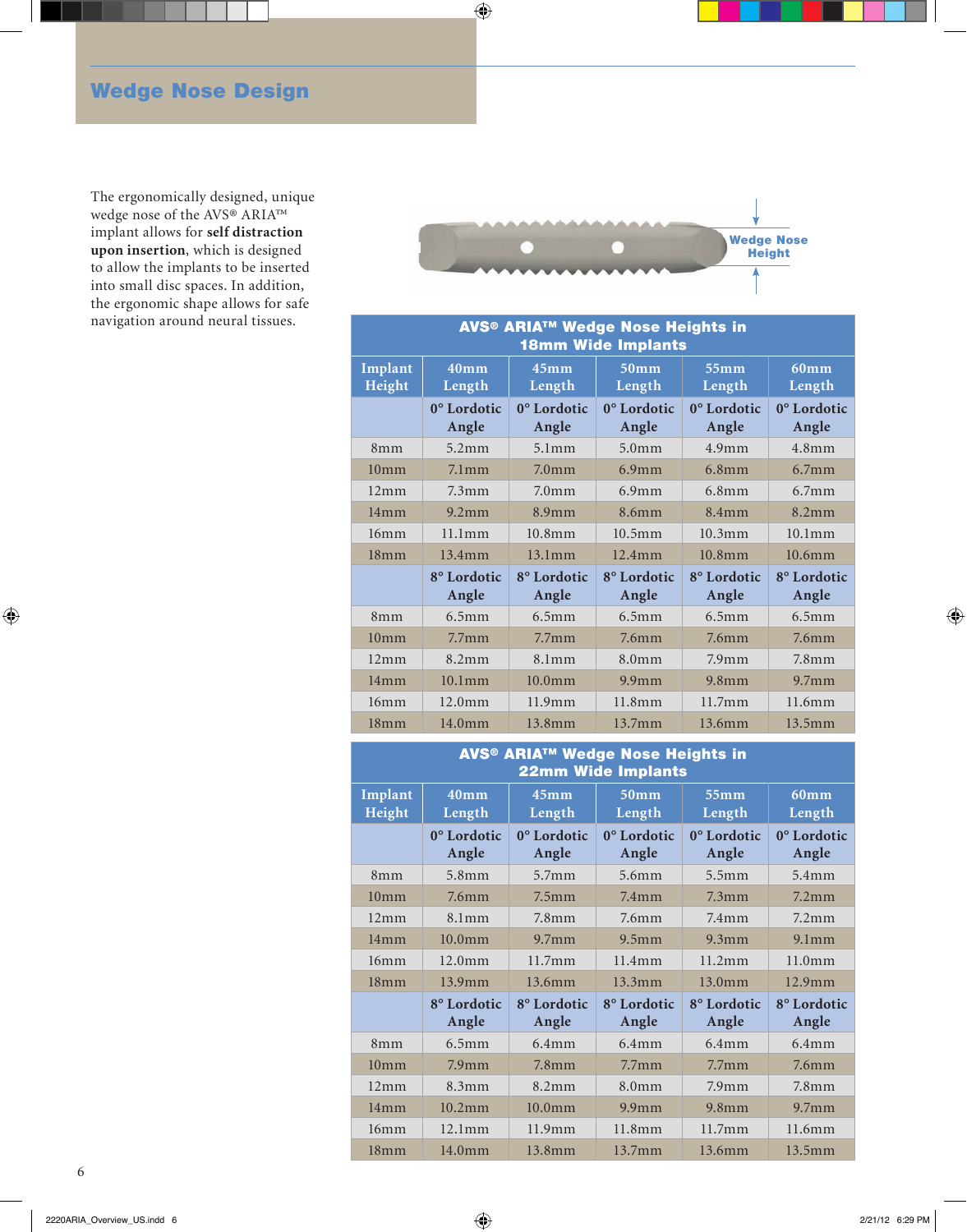#### Graft Volumes

One of the truly distinguishing features of the AVS® ARIA™ implant is the large internal graft chamber. This directly translates into a large internal graft volume, **optimized to provide maximum superior/inferior surface area contact between the bone graft and the endplate**. While the use of bone graft is optional, large graft volumes may potentially enhance fusion rates.





| <b>AVS<sup>®</sup> ARIA<sup>™</sup> Graft Volumes (cc)</b> |                            |                            |                            |                      |                      |
|------------------------------------------------------------|----------------------------|----------------------------|----------------------------|----------------------|----------------------|
| Implant<br>Height                                          | 40 <sub>mm</sub><br>Length | 45 <sub>mm</sub><br>Length | 50 <sub>mm</sub><br>Length | 55mm<br>Length       | 60mm<br>Length       |
|                                                            | 0° Lordotic<br>Angle       | 0° Lordotic<br>Angle       | 0° Lordotic<br>Angle       | 0° Lordotic<br>Angle | 0° Lordotic<br>Angle |
| 8mm                                                        | 1.6                        | 1.9                        | 2.3                        | 2.6                  | 3.0                  |
| 10 <sub>mm</sub>                                           | 2.0                        | 2.4                        | 2.9                        | 3.3                  | 3.8                  |
| 12mm                                                       | 2.4                        | 2.8                        | 3.3                        | 3.9                  | 4.4                  |
| 14mm                                                       | 2.8                        | 3.4                        | 4.0                        | 4.6                  | 5.2                  |
| 16mm                                                       | 3.2                        | 3.9                        | 4.6                        | 5.3                  | 6.0                  |
| 18 <sub>mm</sub>                                           | 3.6                        | 4.4                        | 5.2                        | 5.8                  | 6.8                  |
|                                                            | 8° Lordotic<br>Angle       | 8° Lordotic<br>Angle       | 8° Lordotic<br>Angle       | 8° Lordotic<br>Angle | 8° Lordotic<br>Angle |
| 8mm                                                        | 1.4                        | 1.7                        | 2.1                        | 2.4                  | 2.7                  |
| 10 <sub>mm</sub>                                           | 1.8                        | 2.2                        | 2.6                        | 3.0                  | 3.4                  |
| 12mm                                                       | 2.2                        | 2.6                        | 3.1                        | 3.5                  | 4.0                  |
| 14mm                                                       | 2.6                        | 3.1                        | 3.7                        | 4.2                  | 4.8                  |
| 16mm                                                       | 3.0                        | 3.6                        | 4.3                        | 5.0                  | 5.6                  |
| 18 <sub>mm</sub>                                           | 3.4                        | 4.2                        | 4.9                        | 5.5                  | 6.4                  |

**Note:** The graft volumes are the same for 18mm and 22mm wide AVS® ARIA™ implants.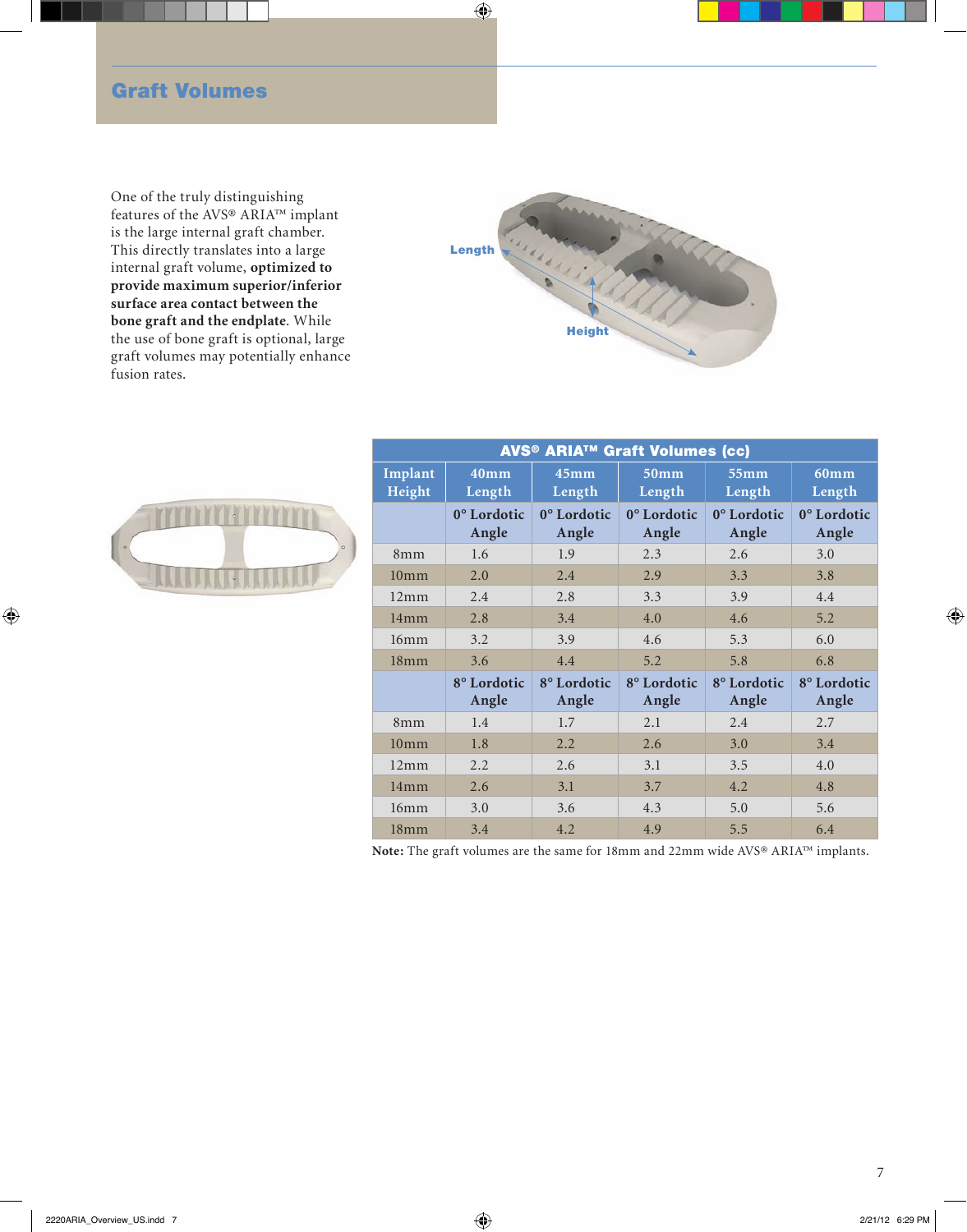## Efficient Fixation

Each isometric serration provides immediate bidirectional fixation to help resist subsidence.

| <b>Serration Dimensions</b> |                                  |                                  |  |
|-----------------------------|----------------------------------|----------------------------------|--|
| Implant<br>Height           | Height<br>of Serrations          |                                  |  |
|                             | 0 <sup>°</sup> Lordotic<br>Angle | 8 <sup>°</sup> Lordotic<br>Angle |  |
| $40m$ m                     | $0.8$ mm                         | $0.9$ mm                         |  |
| 45mm                        | $0.9$ mm                         | 1mm                              |  |
| 50 <sub>mm</sub>            | 1mm                              | 1.1 <sub>mm</sub>                |  |
| 55mm                        | 1.1 <sub>mm</sub>                | $1.2$ mm                         |  |
| 60 <sub>mm</sub>            | $1.2 \text{mm}$                  | 1.3 <sub>mm</sub>                |  |

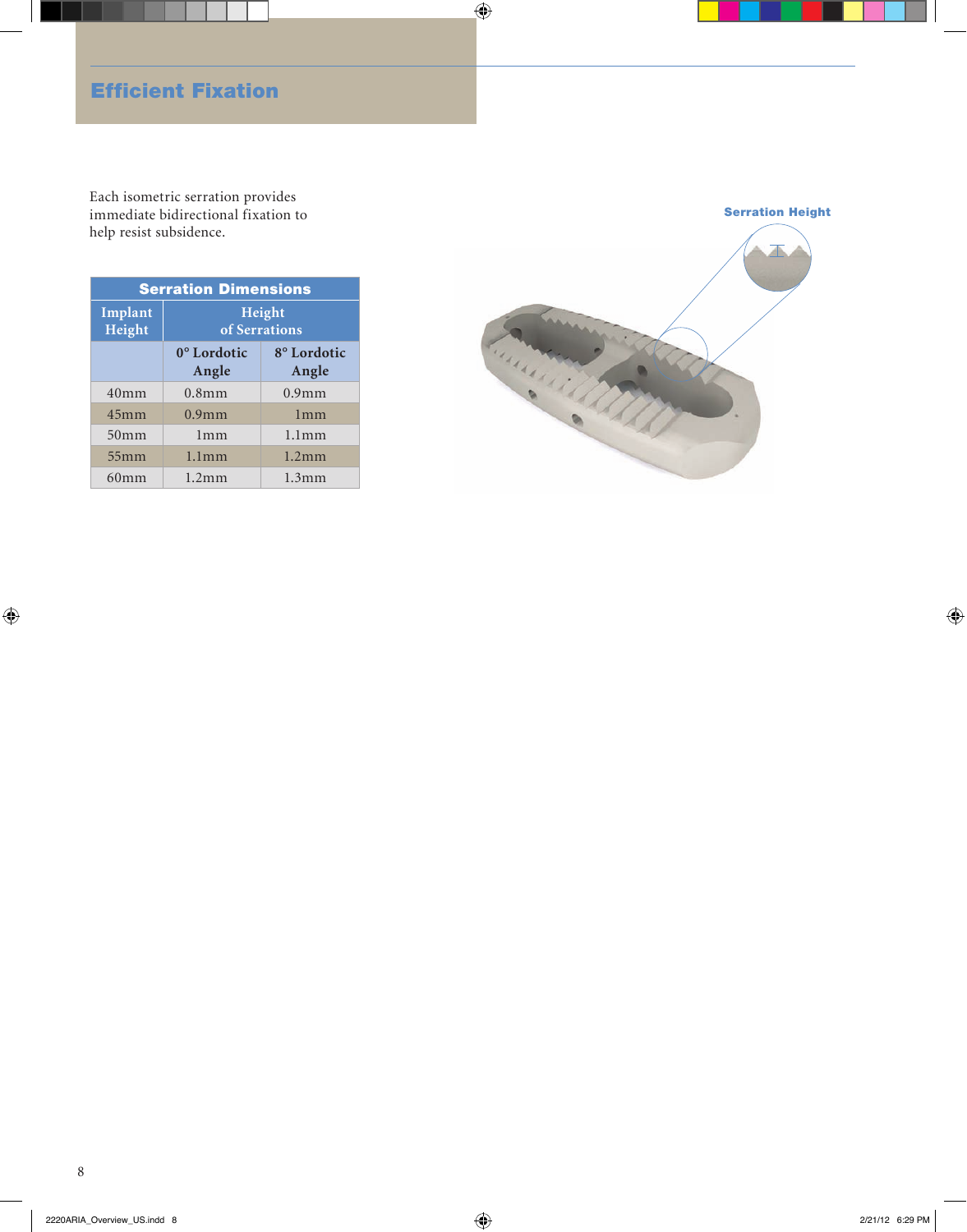## Lordotic Height Descriptions

One of the primary purposes of the AVS® ARIA™ implants is to **restore natural sagittal alignment**. The lordotic AVS® ARIA™ implants are designed to restore 8° of lordosis.

It is important to know the height differences between the anterior and posterior aspects in the lordotic implants. The height differences can be calculated by subtracting the Posterior height from the Anterior height. Note that the length and width of any implant does not influence the height difference, and there is no anteriorposterior height difference in implants with 0° of lordosis.



| <b>Anterior - Posterior Height Differences in</b><br><b>8° Lordotic Implants</b> |                    |                            |                             |  |
|----------------------------------------------------------------------------------|--------------------|----------------------------|-----------------------------|--|
| Implant<br>Height                                                                | Anterior<br>Height | <b>Posterior</b><br>Height | Height<br><b>Difference</b> |  |
| 8mm                                                                              | 8mm                | 6mm                        | 2mm                         |  |
| $10m$ m                                                                          | $10m$ m            | 8mm                        | 2mm                         |  |
| 12mm                                                                             | 12mm               | $10m$ m                    | 2mm                         |  |
| 14mm                                                                             | 14mm               | 12mm                       | 2mm                         |  |
| 16mm                                                                             | 16mm               | 14mm                       | 2mm                         |  |
| 18mm                                                                             | 18mm               | 16mm                       | 2mm                         |  |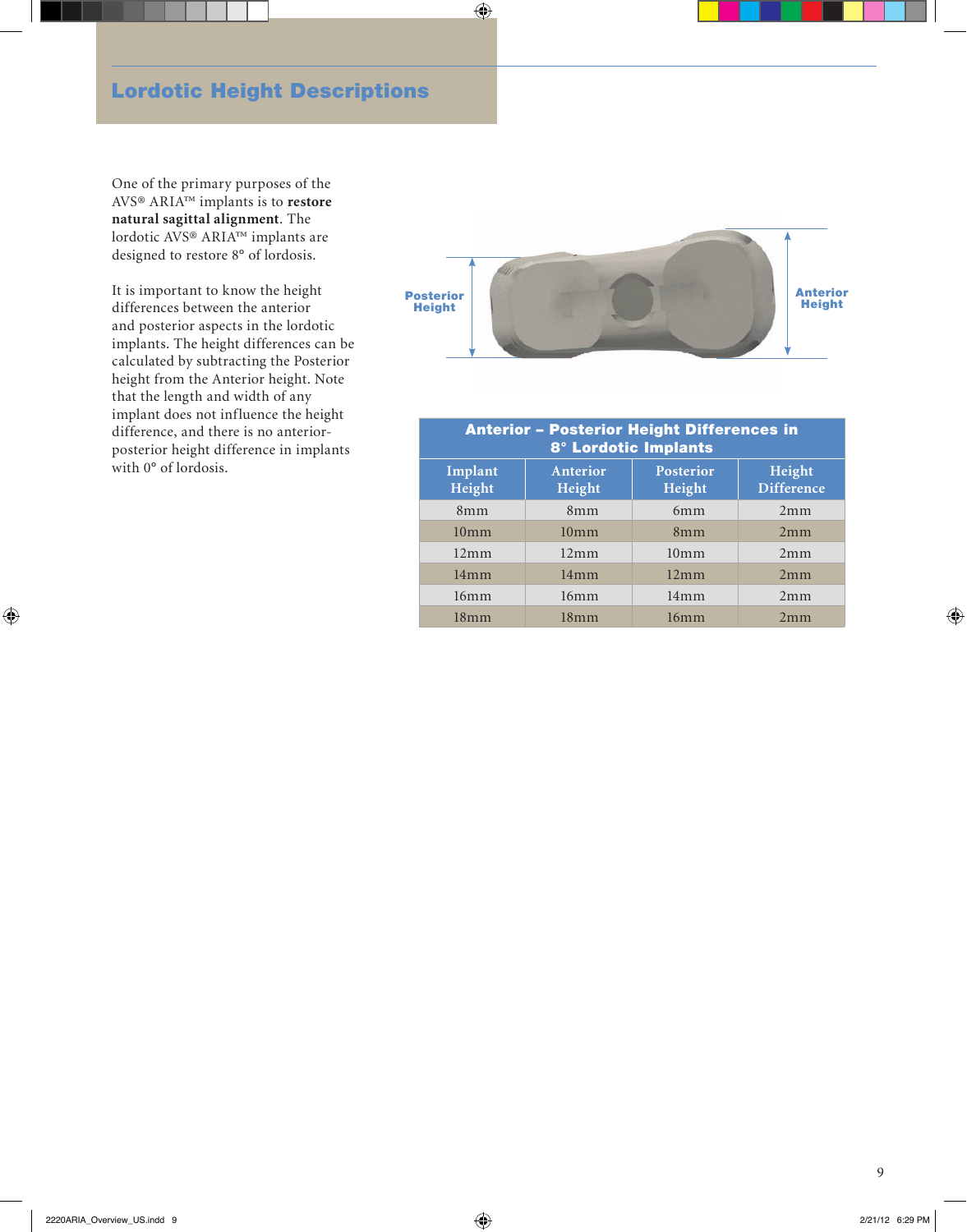## Anatomical Height Descriptions

The anatomical shape of the AVS® ARIA™ implant is designed to provide **maximum surface area contact and to promote structural stability**, to facilitate placement and match the endplates for optimal engagement.

It is important to know the height differences between the medial and lateral aspects in the lordotic and non-lordotic implants. The height differences can be calculated by subtracting the Lateral height from the Medial height. Note that the length of any implant does not influence the height difference. Additionally, the width of any implant does not influence the height difference in implants with 8° of lordosis.



| <b>Medial - Lateral Height Differences in</b><br>0° Lordotic Implants |                  |                   |                             |  |
|-----------------------------------------------------------------------|------------------|-------------------|-----------------------------|--|
| Implant<br>Height                                                     | Medial<br>Height | Lateral<br>Height | Height<br><b>Difference</b> |  |
|                                                                       | Width 18mm       |                   |                             |  |
| 8mm                                                                   | 8 <sub>mm</sub>  | $7m$ m            | 1mm                         |  |
| 10 <sub>mm</sub>                                                      | $10m$ m          | 9 <sub>mm</sub>   | 1mm                         |  |
| 12mm                                                                  | 12mm             | $10m$ m           | 2mm                         |  |
| 14mm                                                                  | 14mm             | 12mm              | 2mm                         |  |
| 16mm                                                                  | 16mm             | 14mm              | 2mm                         |  |
| 18mm                                                                  | 18mm             | 16mm              | 2mm                         |  |
|                                                                       | Width 22mm       |                   |                             |  |
| 8mm                                                                   | $8m$ m           | 7 <sub>mm</sub>   | 1mm                         |  |
| 10 <sub>mm</sub>                                                      | 10 <sub>mm</sub> | 9mm               | 1mm                         |  |
| 12mm                                                                  | 12mm             | 10 <sub>m</sub>   | 2mm                         |  |
| 14mm                                                                  | 14mm             | 12mm              | 2mm                         |  |
| 16mm                                                                  | 16mm             | 14mm              | 2mm                         |  |
| 18mm                                                                  | $18m$ m          | 16mm              | 2mm                         |  |



| <b>Medial - Lateral Height Differences in</b><br><b>8° Lordotic Implants</b> |                              |                               |                                         |  |
|------------------------------------------------------------------------------|------------------------------|-------------------------------|-----------------------------------------|--|
| Implant<br>Height                                                            | Anterior<br>Medial<br>Height | Anterior<br>Lateral<br>Height | Anterior<br>Height<br><b>Difference</b> |  |
| 8mm                                                                          | 8mm                          | 7.7 <sub>mm</sub>             | $0.3$ mm                                |  |
| 10 <sub>m</sub>                                                              | $10m$ m                      | 9mm                           | 1mm                                     |  |
| 12mm                                                                         | 12mm                         | $10m$ m                       | 2mm                                     |  |
| 14mm                                                                         | 14mm                         | 12mm                          | 2mm                                     |  |
| 16mm                                                                         | 16mm                         | 14mm                          | 2mm                                     |  |
| 18 <sub>m</sub>                                                              | 18mm                         | 16mm                          | 2mm                                     |  |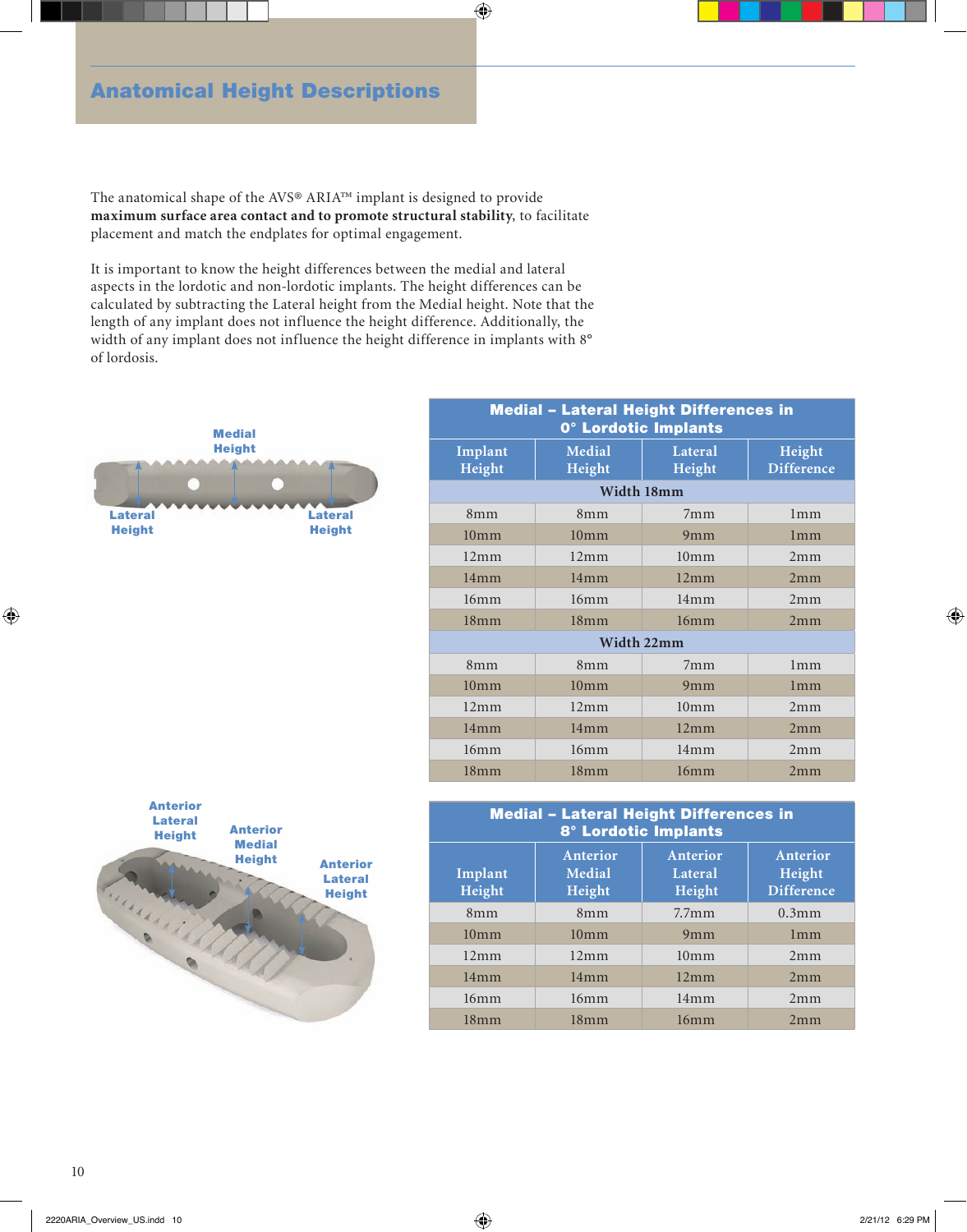#### Visualization

Each AVS® ARIA™ implant has seven tantalum markers strategically embedded in each implant to help surgeons identify the **position and orientation** of the AVS® ARIA™ implants once inserted.

Two markers are positioned above and below the threaded hole of the implant, and one marker is embedded at the tip of the wedge nose. In addition, four markers are positioned centrally, two on the anterior side and on the posterior side of the implant. All seven markers are oriented in the same



markers are oriented in the same<br>vertical (superior/inferior) direction. Tantalum Marker Dimensions in 0° Lordotic Implants **Implant Height Central Markers Length Trailing Markers Length Leading Marker Length** 8mm 2.5mm 1mm 4mm 10mm 3mm 1mm 5mm 12mm | 4mm | 1mm | 5mm 14mm 5mm 2.5mm 6mm 16mm 6mm 2.5mm 8mm 18mm 7mm 2.5mm 8mm

| <b>Tantalum Marker Dimensions in 8° Lordotic Implants</b> |                                                  |                                                   |                                   |                                 |  |
|-----------------------------------------------------------|--------------------------------------------------|---------------------------------------------------|-----------------------------------|---------------------------------|--|
| Implant<br>Height                                         | <b>Anterior Central</b><br><b>Markers Length</b> | <b>Posterior Central</b><br><b>Markers Length</b> | <b>Trailing Markers</b><br>Length | <b>Leading Marker</b><br>Length |  |
| 8mm                                                       | $2.5$ mm                                         | 1mm                                               | 1mm                               | 4mm                             |  |
| 10 <sub>mm</sub>                                          | 3mm                                              | 1mm                                               | 1mm                               | 5mm                             |  |
| 12mm                                                      | 4mm                                              | 3mm                                               | 1mm                               | 5mm                             |  |
| 14mm                                                      | 5mm                                              | 4mm                                               | 1mm                               | 6mm                             |  |
| 16mm                                                      | 6mm                                              | 5mm                                               | 1mm                               | 8mm                             |  |
| 18mm                                                      | 7mm                                              | 6mm                                               | 1mm                               | 8mm                             |  |

#### For a Proper Insertion





Lateral View **A/P View**